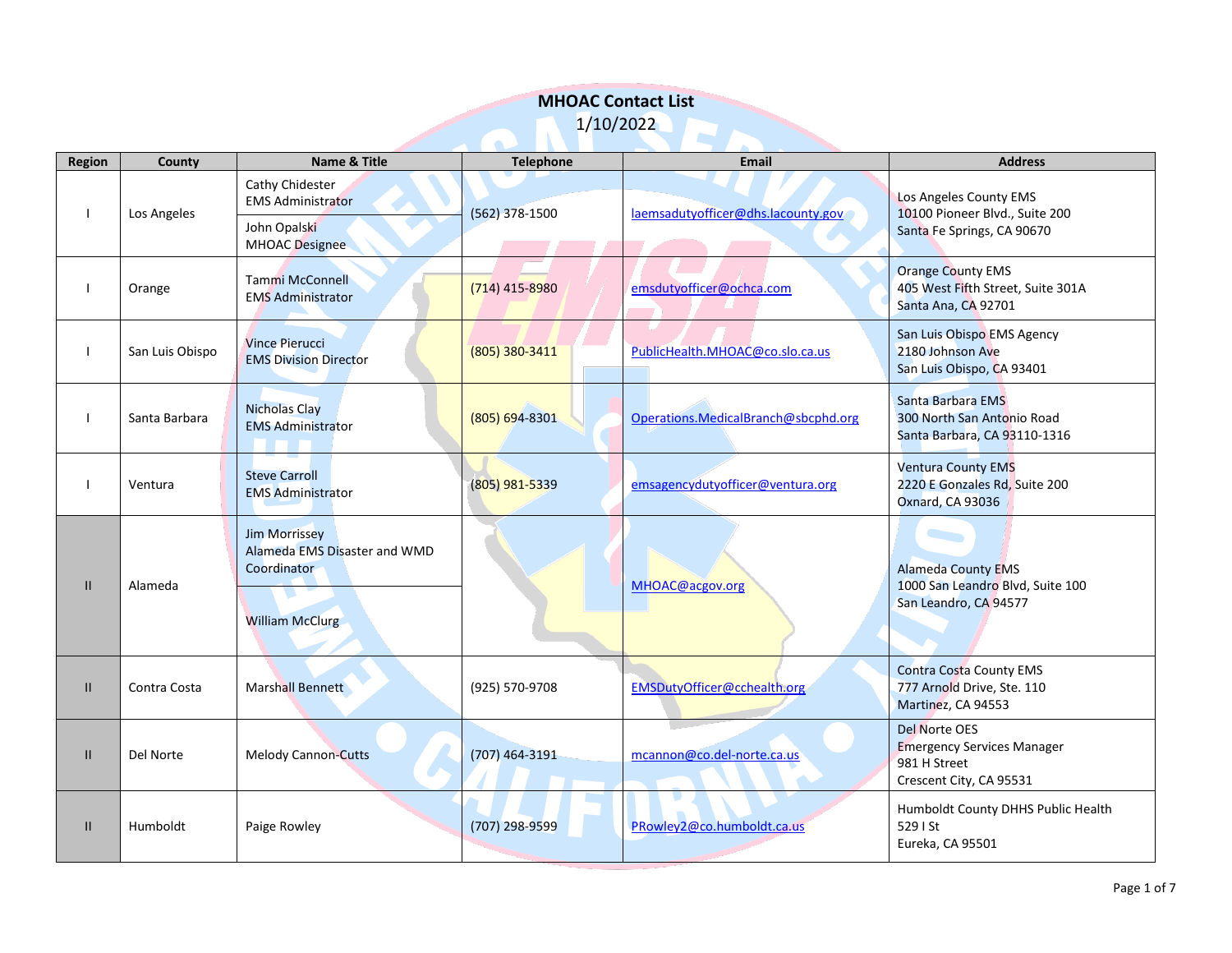|               |               | Alyse Dorman                              | (707) 572-0469     |                                  |                                                                                                              |
|---------------|---------------|-------------------------------------------|--------------------|----------------------------------|--------------------------------------------------------------------------------------------------------------|
| H.            | Lake          | Denise Pomeroy                            | $(707)$ 263-1292   | Denise.Pomeroy@lakecountyca.gov  | Lake County Health Dept<br>922 Bevins Court<br>Lakeport, CA 95453                                            |
|               | Marin         | <b>Troy Peterson</b>                      | $(415)$ 747-2482   | tpeterson@marincounty.org        | <b>Marin County HHS</b>                                                                                      |
| $\mathbf{II}$ |               | Lisa Santora                              | (415) 473-4163     | Isantora@marincounty.org         | 1600 Los Gamos Dr., Suite 220<br>San Rafael, CA 94903                                                        |
| H.            | Mendocino     | Jen Banks                                 | (707) 217-7914     | MHOAC@mendocinocounty.org        | <b>Coastal Valleys EMS</b><br>195 Concourse Blvd, Suite B                                                    |
|               |               | <b>Carly Sullivan</b>                     | $(707)$ 303-0623   |                                  | Santa Rosa, CA 95403                                                                                         |
| $\mathbf{H}$  | Monterey      | <b>Debra Hopgood</b>                      | $(831) 783 - 4713$ | MHOAC@co.monterey.ca.us          | Monterey County Health Dept - EMS<br>1441 Schilling Place<br>Salinas, CA 93901                               |
| $\mathbf{II}$ | Napa          | a an<br><b>Karen Relucio</b>              | (707) 253-4270     | karen.relucio@countyofnapa.org   | Napa County Health & Human Services<br>Agency<br>2751 Napa Valley Corporate Drive, Bldg. B<br>Napa, CA 94558 |
|               |               | <b>Shaun Vincent</b>                      | (707) 299-2155     | Michael.Vincent@countyofnapa.org |                                                                                                              |
| $\mathbf{II}$ | San Benito    | Kris Mangano                              | (831) 471-1170     | Kmangano@cosb.us                 | San Benito County EMS<br>471 Fourth Street<br>Hollister, CA 95023                                            |
|               |               | Chelsi Brown                              |                    | CBrown@cosb.us                   |                                                                                                              |
| Ш             | San Francisco | John Brown<br><b>EMS Medical Director</b> | $(415)$ 487-5000   | sf-mhoac@sfdph.org               | San Francisco EMS<br>333 Valencia Street, Suite 210<br>San Francisco, CA 94103                               |
|               |               |                                           |                    |                                  |                                                                                                              |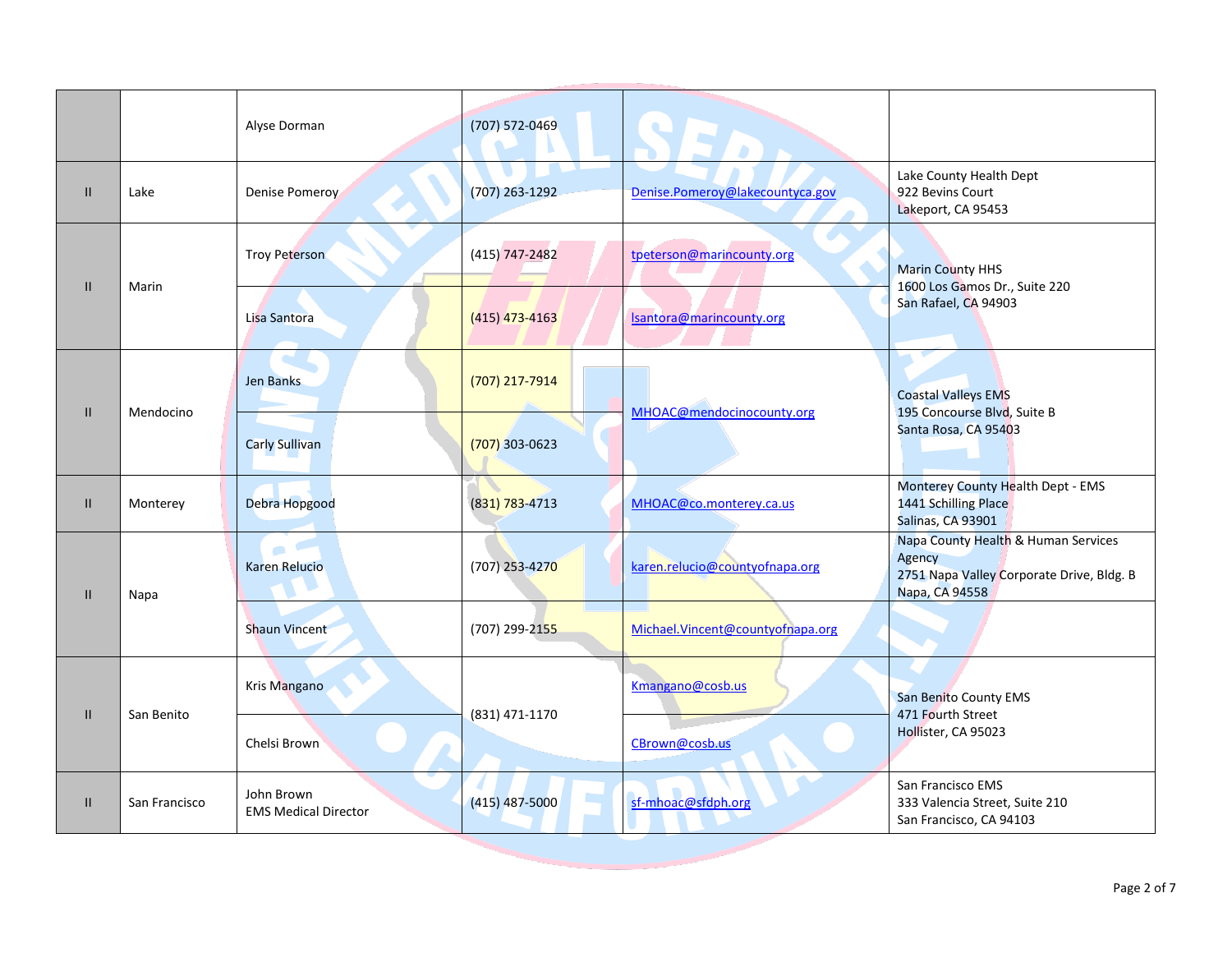|               |              | <b>Tiffany Rivera</b>                        | (415) 558-5937     |                                   |                                                                                                                      |
|---------------|--------------|----------------------------------------------|--------------------|-----------------------------------|----------------------------------------------------------------------------------------------------------------------|
| $\mathbf{II}$ | San Mateo    | Travis Kusman                                | $(650) 573 - 2564$ | HS MHOAC@smcgov.org               | San Mateo County EMS<br>801 Gateway Blvd, Suite 200<br>South San Francisco, CA 94080                                 |
| $\mathbf{II}$ | Santa Clara  | Michael Cabano<br><b>EMS Program Manager</b> | (408) 794-0625     | Michael.Cabano@ems.sccgov.org     | Santa Clara County Emergency Medical<br><b>Services Agency</b>                                                       |
|               |              | Jackie Lowther<br><b>EMS Director</b>        | $(408) 794 - 0610$ | Jackie.Lowther@ems.sccgov.org     | 700 Empey Way<br>San Jose, CA 95128                                                                                  |
| H.            | Santa Cruz   | <b>Brenda Brenner</b>                        | $(831)$ 454-4751   | brenda.brenner@santacruzcounty.us | Santa Cruz Health Services<br>1080 Emeline Avenue, Bldg D                                                            |
|               |              | <b>Gail Newel</b>                            | (831) 454-4476     | Gail.Newel@santacruzcounty.us     | Santa Cruz, CA 95061                                                                                                 |
|               | Solano       | <b>Benjamin Gammon</b>                       | $(707) 553 - 5526$ | bggammon@solanocounty.com         | <b>Solano County EMS</b><br>355 Tuolumne Street, 2 <sup>nd</sup> Floor Suite<br>Vallejo, CA 94590<br><b>Contract</b> |
| $\mathbf{II}$ |              | Keith Erickson                               | (707) 553-5020     | kderickson@solanocounty.com       |                                                                                                                      |
| $\mathbf{II}$ | Sonoma       | James Salvante<br>$\bullet$ $\bullet$        | $(707)$ 565-6503   | CoastalValleysEMSAgency@sonoma-   | Coastal Valleys EMS - Sonoma<br>625 5 <sup>th</sup> Street                                                           |
|               |              | <b>Carly Sullivan</b>                        | (707) 303-0623     | county.org                        | Santa Rosa, CA 95404                                                                                                 |
| III           | <b>Butte</b> | Danette York                                 | (530) 552-3820     | dyork@buttecounty.net             | <b>Butte County Office of Public Health</b><br>202 Mira Loma Drive,<br>Oroville, Ca 95965                            |
| Ш             | Colusa       | <b>Ted Mamoulelis</b>                        | (530) 458-0380     | mhoac@colusadhhs.org              | <b>Colusa County DHHS</b><br>251 East Webster Street<br>Colusa, CA 95932                                             |
| III           | Glenn        | Amy Travis                                   | (530) 934-6588     | atravis@countyofglenn.net         | Sherriff's Office, OES<br>543 W. Oak Street<br>Willows, CA 95988                                                     |
| Ш             | Lassen       | Jim Uruburu                                  | (530) 251-8186     | Jim.uruburu@co.lassen.ca.us       | Lassen County Public Health Department<br>1445 Paul Bunyan Road<br>Susanville, CA 96130                              |
|               |              |                                              |                    |                                   |                                                                                                                      |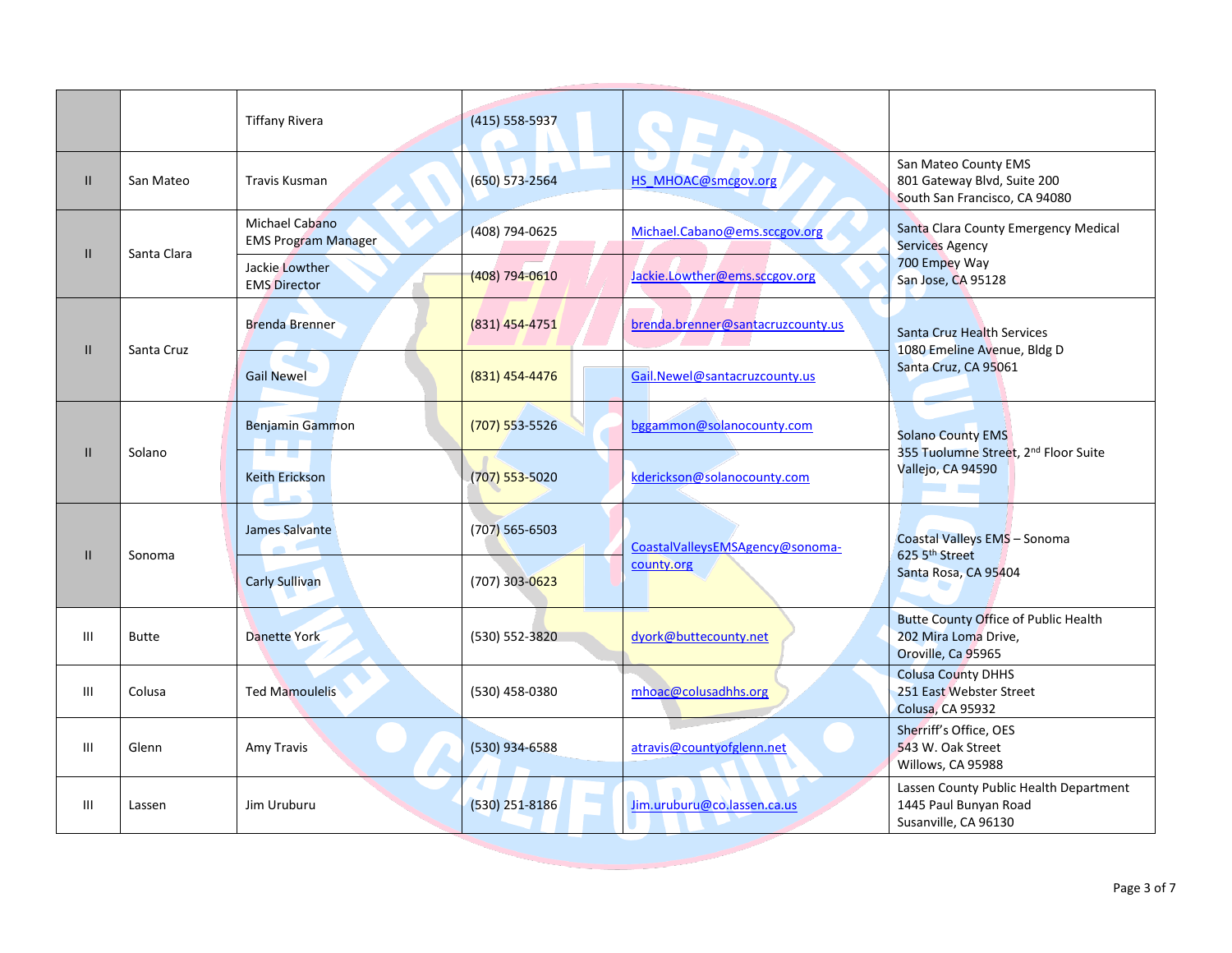| III | Modoc     | Edward R. Richert, MD<br><b>Health Officer</b> | (530) 233-6311     | edrichert@co.modoc.ca.us         | Modoc County Health Dept.<br>441 N Main Street<br>Alturas, CA 96101                          |
|-----|-----------|------------------------------------------------|--------------------|----------------------------------|----------------------------------------------------------------------------------------------|
| III | Plumas    | Tina Venable, RN, PHN                          | (530) 283-6346     | tinavenable@countyofplumas.com   | Plumas County Public Health<br>270 County Hospital Rd, Suite 111<br>Quincy, CA 95671         |
| III | Shasta    | <b>Robin Schurig</b>                           | (530) 245-6861     | rschurig@co.shasta.ca.us         | Shasta County Public Health<br>2650 Breslauer Way<br>Redding, CA 96001                       |
| III | Sierra    | Celia Sutton-Pado, MD<br><b>Health Officer</b> | $(530)$ 993-6700   | csutton-pado@sierracounty.ca.gov | Sierra County Public Health<br><b>P.O. Box 7</b><br>Loyalton, CA 96118                       |
| Ш   | Siskiyou  | <b>Shelly Davis</b>                            | (530) 841-2140     | sdavis@co.siskiyou.ca.us         | Siskiyou County Public Health<br>810 S Main Street<br><b>Yreka, CA 96067</b>                 |
| III | Sutter    | Dr. Phuong Luu<br><b>Health Officer</b>        | $(530) 635 - 3291$ | pluu@co.yuba.ca.us               | <b>Sutter County Health Division</b><br>1445 Veterans Memorial Circle<br>Yuba City, CA 95993 |
| III | Tehama    | Dr. Jennifer Brown<br><b>Health Officer</b>    | $(530) 527 - 8491$ | Jennifer.Brown@tchsa.net         | <b>Tehama County Health Services</b><br>P.O. Box 400<br>Red Bluff, CA 96080                  |
| Ш   | Trinity   | $\blacksquare$<br>Marcie Cudziol, RN, PHN, MPA | (530) 623-8224     | mcudziol@trinitycounty.org       | Trinity County Dept of Public Health<br>P.O. Box 1470<br>Weaverville, CA 96093               |
| Ш   | Yuba      | Dr. Phuong Luu<br><b>Health Officer</b>        | (530) 635-3291     | PLuu@co.yuba.ca.us               | <b>Yuba County Public Health</b><br>5730 Packard Ave, Suite 100<br>Marysville, CA 95901      |
| IV  | Alpine    | Richard Johnson, MD<br><b>Health Officer</b>   | (530) 694-2235     | rjohnson@alpinecountyca.gov      | <b>Alpine County Public Health</b><br>75 Diamond Valley Road<br>Markleeville, CA 96120       |
| IV  | Amador    | Rita Kerr, MD<br><b>Health Officer</b>         | (209) 223-6407     | PublicHealth@amadorgov.org       | Amador County Public Health<br>10877 Conductor Blvd, Suite 400<br>Sutter Creek, CA 95685     |
| IV  | Calaveras | Rene Ramirez, MD<br><b>Health Officer</b>      | (209) 584-4797     | cedgerly@co.calaveras.ca.us      | Calaveras County Public Health<br>891 Mountain Ranch Rd<br>San Andreas, CA 95249             |
|     |           |                                                |                    |                                  |                                                                                              |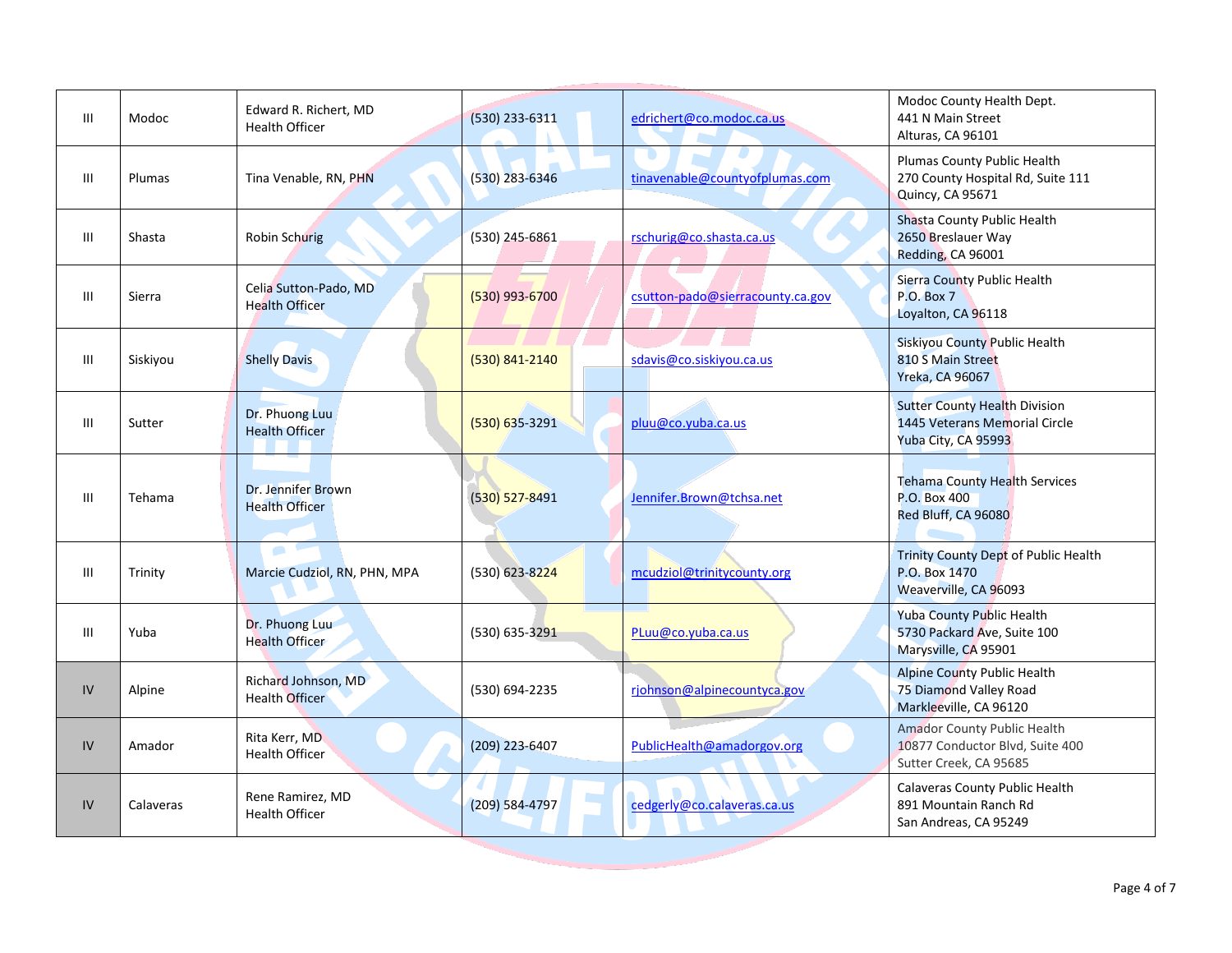| IV | El Dorado         | Michelle Patterson<br><b>MHOAC</b>                                                                           | (530) 377-3256     | eldoradomhoac@gmail.com                                                                                                                       | El Dorado EMS Agency<br>2900 Fairlane Court<br>Placerville, CA 95667                        |
|----|-------------------|--------------------------------------------------------------------------------------------------------------|--------------------|-----------------------------------------------------------------------------------------------------------------------------------------------|---------------------------------------------------------------------------------------------|
| IV | Nevada            | Glennah Trochet, MD<br><b>Health Officer</b>                                                                 | $(530)$ 362-0366   | <b>For Resource Requests:</b><br>COVID19RR@co.nevada.ca.us<br>Kim.Blix@co.nevada.ca.us                                                        | Nevada County Public Health<br>500 Crown Point Cir, Suite 110<br>Grass Valley, CA 95945     |
| IV | Placer            | Robert Oldham, MD, MSHA<br><b>Health Officer</b>                                                             |                    | PlacerPHEP@placer.ca.gov                                                                                                                      | <b>Placer County Public Health</b><br>3091 County Center Dr #290<br><b>Auburn, CA 95603</b> |
| IV | Sacramento        | David Magnino<br><b>MHOAC</b><br><b>Primary contact for all NON-Public</b><br><b>Health events</b>           | $(916)$ 208-5985   | <b>For Resource Requests and Situation</b><br><b>Reports:</b><br>https://dhs.saccounty.net/PRI/EMS/Pages/<br>Medical-Health-Operational-Area- | <b>Sacramento County EMS</b><br>9616 Micron, Suite 635<br>Sacramento, CA 95827              |
|    |                   | Olivia Kasirye, MD<br><b>Health Officer</b><br><b>Primary contact for all Public</b><br><b>Health events</b> | $(916)$ 875-5881   | Corrdinator.aspx<br>MHOAC@saccounty.net                                                                                                       | Sacramento Public Health<br>7001A East Parkway, Suite 600<br>Sacramento, CA 95823           |
| IV | San Joaquin       | Dan Burch<br><b>MHOAC</b>                                                                                    | $(209)$ 468-6818   | emsdutyofficer@sjgov.org                                                                                                                      | San Joaquin County EMS Agency<br>500 W. Hospital Road<br>French Camp, CA 95231              |
| IV | <b>Stanislaus</b> | Julie Vaishampayan, MD, MPH<br><b>Health Officer</b>                                                         | (209) 552-3890     | MHOAC@stancounty.com                                                                                                                          | <b>Stanislaus County Health Services Agency</b><br>830 Scenic Drive<br>Modesto, CA 95350    |
| IV | Tuolumne          | Michelle Jachetta<br><b>MHOAC</b>                                                                            | $(209)$ 533-7401   | For Resource Requests and Situation<br><b>Reports:</b><br>www.tuolumnehcsc.com<br>MHOAC@co.tuolumne.ca.us                                     | <b>Tuolumne Public Health</b><br>20111 Cedar Road North<br>Sonora, CA 95370                 |
| IV | Yolo              | Kristin Weivoda<br><b>MHOAC</b>                                                                              | (530) 321-3620     | emsdutyofficer@yolocounty.org                                                                                                                 | <b>Yolo County Public Health</b><br>137 N. Cottonwood St #2601<br>Woodland, CA 95695        |
| V  | Fresno            | Curtis Jack, MHOAC                                                                                           | (559) 600-3387     | cjack@fresnocountyca.gov                                                                                                                      | <b>CCEMSA</b><br>1221 Fulton Street                                                         |
|    |                   | Dale Dotson<br>Alternate MHOAC                                                                               | $(559) 600 - 6461$ | ddotson@fresnocountyca.gov                                                                                                                    | Fresno, CA 93721                                                                            |
| V  | Kern              | Jeff Fariss, MHOAC                                                                                           | $(661) 868 - 5216$ | farissj@kerncounty.com                                                                                                                        | Kern County EMS<br>1800 Mt. Vernon Street                                                   |
|    |                   |                                                                                                              |                    |                                                                                                                                               |                                                                                             |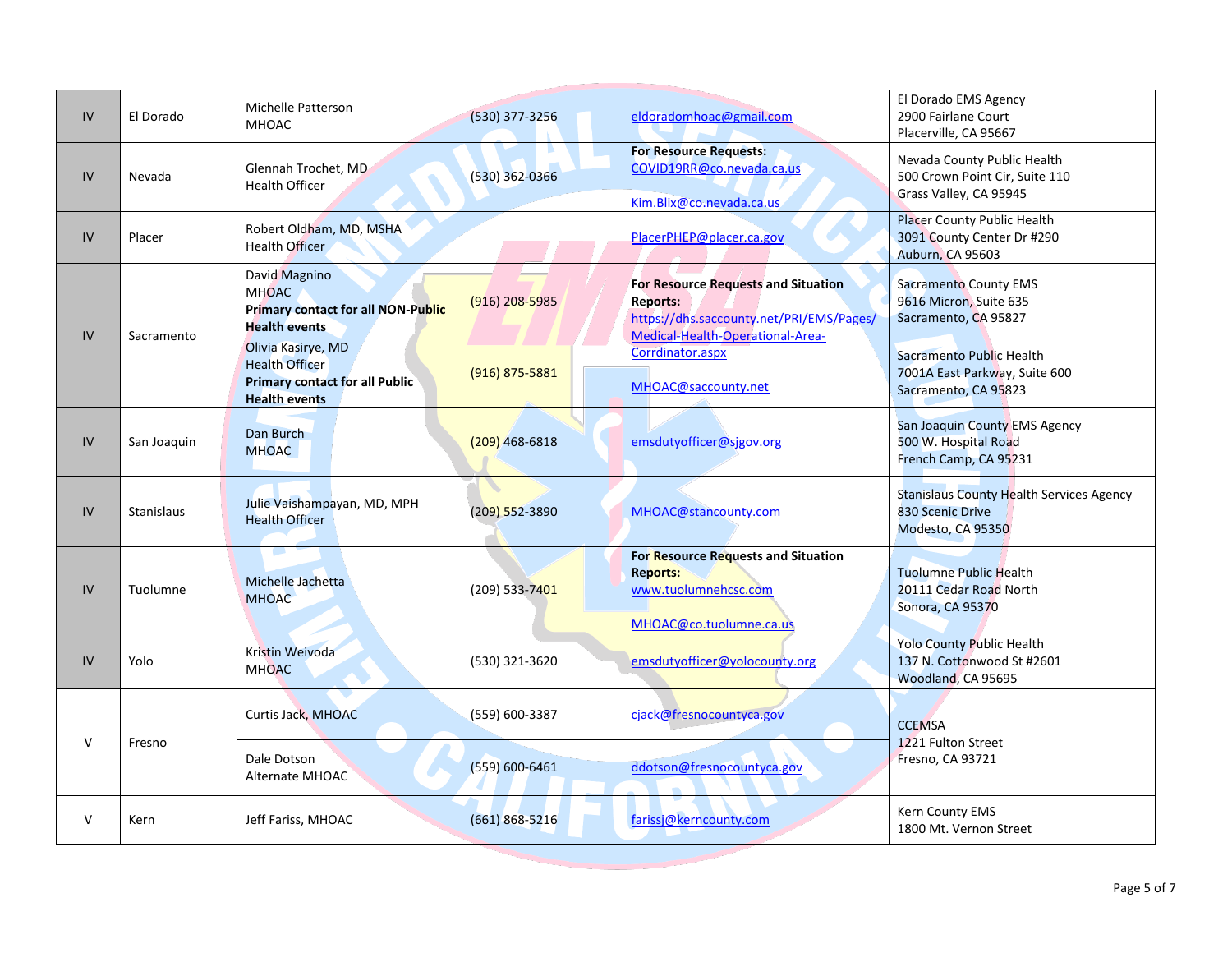|        |              | <b>Andrew Mattas</b><br>Alternate MHOAC          | $(661) 868 - 5201$ | mattasa@kerncounty.com            | Bakersfield, CA 93306                                                          |
|--------|--------------|--------------------------------------------------|--------------------|-----------------------------------|--------------------------------------------------------------------------------|
| v      | <b>Kings</b> | Abraham Valencia<br><b>MHOAC</b>                 | $(559) 852 - 2618$ | Abraham.valencia@co.kings.ca.us   | Kings County Public Health<br>330 Campus Drive                                 |
|        |              | <b>Brionne Jackson</b><br><b>Alternate MHOAC</b> | (559) 852-2634     | Brionne.jackson@co.kings.ca.us    | Hanford, CA 93230                                                              |
| V      |              | <b>Terrance Carter</b><br><b>MHOAC</b>           | $(559) 675 - 7894$ | Terrance.carter@maderacounty.com  | <b>Madera County Public Health</b><br>1604 Sunrise Avenue                      |
|        | Madera       | Dr. Simon Paul<br><b>Alternate MHOAC</b>         | (559) 675-7893     | simon.paul@maderacounty.com       | Madera, CA 93638<br>$\mathcal{P}$                                              |
| v      | Mariposa     | Eric Sergienko, MD, MHOAC                        | (209) 966-3689     | esergienko@mariposacounty.org     | Mariposa County Health Department<br>5300 Highway 49N<br>Mariposa, CA 95338    |
|        |              | <b>Robert Smith</b><br><b>Alternate MHOAC</b>    |                    | rsmith@mariposacounty.org         |                                                                                |
| $\vee$ | Merced       | Jim Clark, MHOAC                                 | (209) 381-1250     | jim.clark@countyofmerced.com      | <b>Merced County EMS</b><br>260 E. 15 <sup>th</sup> Street<br>Merced, CA 95340 |
|        |              | <b>Tim Williams</b><br><b>Alternate MHOAC</b>    |                    | Tim.williams@countyofmerced.com   |                                                                                |
| $\vee$ | Tulare       | Karen Haught, MD, MHOAC                          | (559) 624-8481     | khaught@tularecounty.ca.us        | <b>Tulare County Health &amp; Human Services</b><br>Agency                     |
|        |              | <b>Annette Burgos</b><br><b>Alternate MHOAC</b>  | (559) 624-7375     | aburgos@tularecounty.ca.us        | 5957 S. Mooney Blvd.<br>Visalia, CA 93277                                      |
| VI     | Imperial     | <b>Charles Peraza</b><br><b>MHOAC</b>            | (442) 265-1364     | ICPHD-MHOAC@co.imperial.ca.us     | <b>Imperial County Public Health</b><br>935 Broadway<br>El Centro, CA 92243    |
| VI     | Inyo         | James Richardson, MD<br>MHOAC/Health Officer     | $(760)$ 873-7868   | healthofficer@inyocounty.us       | Inyo County<br>Health & Human Services/Public Health                           |
|        |              | Amber Anaya<br><b>MHOAC</b>                      | $(909)$ 388-5823   | ICEMADutyOfficer@cao.sbcounty.gov | 207A South Street<br>Bishop, CA 93514                                          |